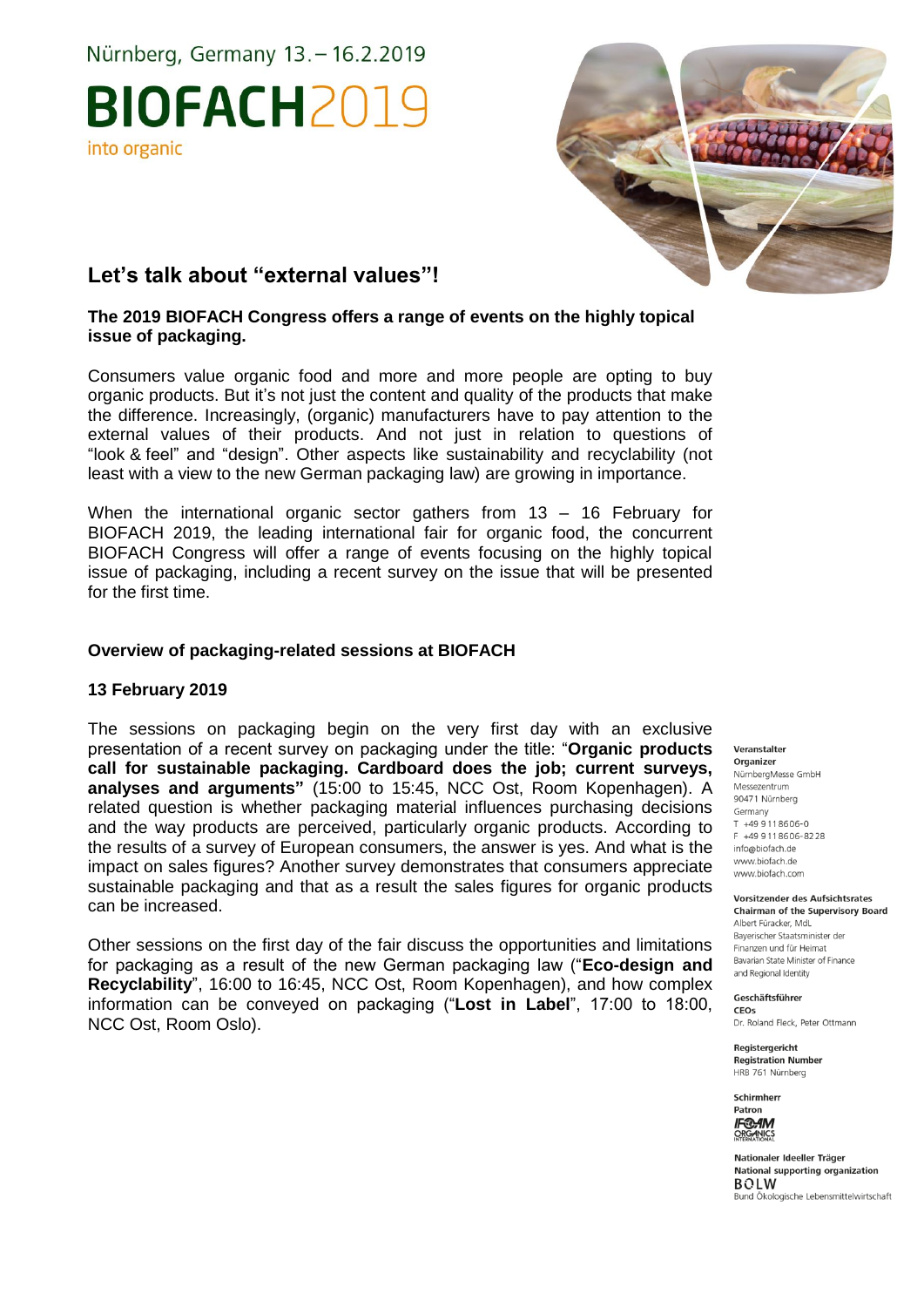Nürnberg, Germany 13. - 16.2.2019

## **BIOFACH2019** into organic



#### **14 February 2019**

On 14 February the spotlight will then shift to the new German packaging law, under the heading "**Environmental steering effect of the packaging law: what does packaging recyclability mean?**". This session will discuss the following questions: How is recyclability evaluated? Who sets the standards? What problems result from this? Design for recycling vs. product safety. What exactly does packaging have to do? How can recyclability and the use of recyclates in packaging be increased without impairing product safety? Sustainability of packaging to improve image – what to do? (11:00 to 11:45, NCC Ost, Room Budapest)

The presentation "**Plastic Planet? Packaging and recyclability in the organic market?**" will discuss developments in sustainable packaging. What is the situation in the organic sector and how are the materials currently in use to be evaluated? UnternehmensGrün (the Federal Association of Green Business) has invited experts from the design segment, packaging manufacturers and representatives from the organic sector. (14:00 to 15:30, NCC Ost, Room Kopenhagen). The **future of the unpackaged concept** will be the focus of the session taking place from 15:00 to 16:00 at Forum Fachhandel (Specialist Retail Forum), Hall 9 – Stand 9-348.

#### **15 February 2019**

On Friday, the event will have a practical focus and will be especially hands-on and product-centred. For example, Carolina Schweig, Packaging, Material, Engineering, C.E. Schweig, will host a **tour of the BIOFACH Novelty Stand** (11:00 to 12:00 noon, Hall 8 – Stand 8-505) on the **topic of sustainability in packaging**. Participants will see plenty of examples, ideas and approaches, as well as assessments of packaging on display from the perspective of the new German packaging law and EU plastic strategy. (Please register for this event: j.oehler@ceschweig.com).

Under the heading "**How the organic sector is working to stem the tide of packaging**", manufacturers and representatives from the retail and wholesale sectors will gather at the Forum Fachhandel to discuss existing approaches to sustainable packaging in the various stages of the supply chain and where improvements can still be made. The hurdles involved will also be described and the session will look at how and where packaging can be saved and what kind of packaging is ecologically sound (14:00 to 14:45, Hall 9 – Stand 9-348).